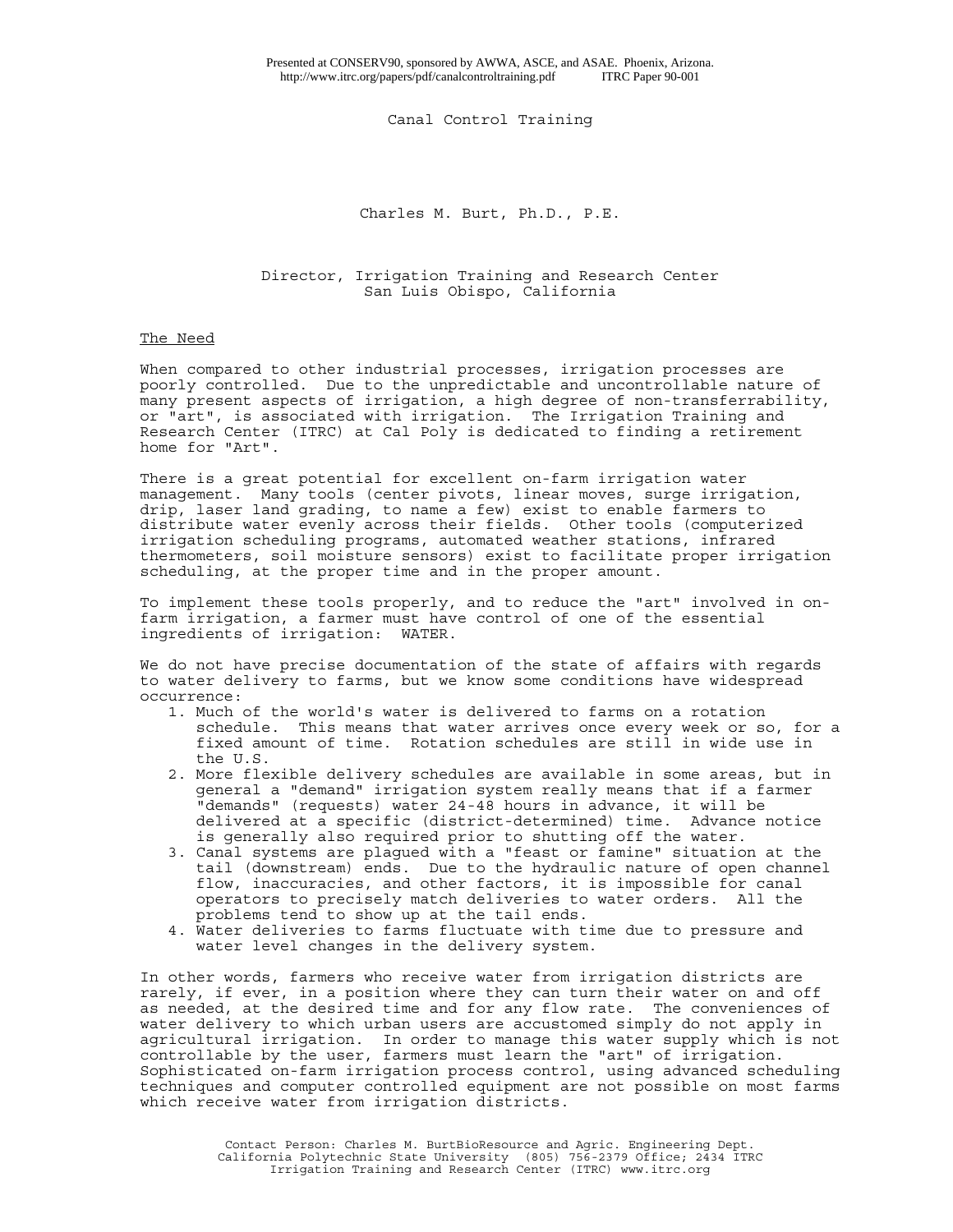These conditions do not exist because irrigation district personnel are lazy or do not care about their jobs. Instead, there are a number of inter-related factors which contribute to the current situation. These include:

- 1. Irrigation district operation deals with unsteady flow. Design is based upon steady flow situations.
- 2. Most irrigation district managers/engineers/designers have no formal education on the needs of agricultural irrigation. Most district engineers are from Civil Engineering backgrounds.
- 3. Agricultural Engineering (dealing with the needs of on-farm irrigation) has traditionally had a considerably low status among civil engineers in the U.S. and abroad. Therefore, recommendations by Agricultural Engineers were not given high priority. This is now starting to change, as the emphasis shifts from initial project construction to water management.
- 4. Changes to canal systems are expensive.
- 5. Typical "water conservation" activities in districts deal with sterile options such as lining canals. Those activities are easier to deal with than items such as changing delivery schedules, which require more interaction with farmers and are therefore full of headaches.
- 6. Most irrigation delivery systems were constructed years ago, when the primary goal was to spread water around an area. Details such as computerized irrigation scheduling and water quality issues did not exist then.
- 7. There are almost no classes available in universities which deal with unsteady canal control. It is even more rare to have a class dealing with control that integrates the needs of the end user (the farmerirrigator). It is not surprising that few engineers know about the design/management solutions.
- 8. If people do not know of solutions, they tend to believe that their water delivery systems cannot be improved, just because they are working hard.

Recently, issues of environmental quality and scarcity of water have put the issue of flexible and reliable water delivery into the forefront. Water deliveries must be improved in order to eliminate this real bottleneck to improved irrigation water management.

# Evolution of Water Delivery Training

In the early 1980's, the California Department of Water Resources (DWR) sponsored a study to examine the degree of water delivery flexibility throughout California. The inflexibility found with even the best districts would restrict the adaptation of modern on-farm irrigation management; furthermore, it was also found that there was a low awareness of solutions.

In the early 1980's, Cal Poly had contracts with the World Bank and USAID to train senior irrigation engineers from India regarding improved irrigation management. The initial scope of work was to deal with on-farm irrigation, because it was felt that since on-farm irrigation performances were so poor, farmers needed to be educated. It soon became apparent that in India, farmers were incapable or unwilling to make on-farm irrigation improvements until water was available in a more reliable and flexible manner.

When Cal Poly switched its training emphasis toward improved water deliveries, it found that bits and pieces of advanced hardware and management styles could be found throughout California and the world. Cal Poly then developed and conducted month-long tours of facilities and districts for the Indian engineers. The results were less than satisfactory. Tremendous amounts of time were spent on the road, resulting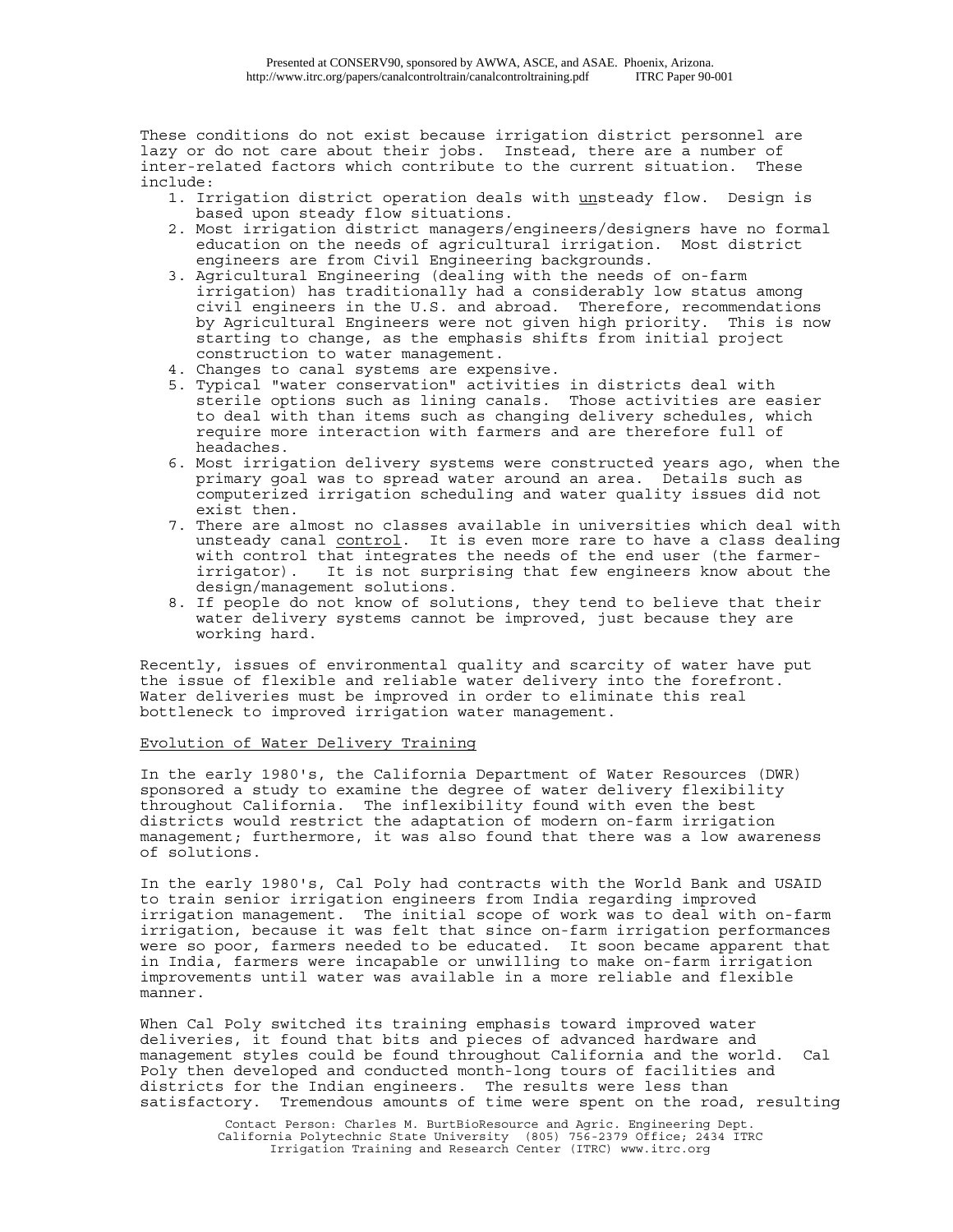in a high fatigue factor. In addition, it was very rare that a location could be found with an integrated, well thought out, end user-oriented water delivery policy. Sometimes a very sophisticated automated structure would be found operating in an incorrect environment. Straight lecture environments also proved unsatisfactory. It was too difficult to envision new hardware and how it performed without having access to good physical models. Finally, the nature of tours is to passively listen and observe. Ideally a training program should allow people to actively participate.

There was no single facility in the world where people could go to receive both theoretical and hands-on experience with a wide variety of water control techniques. Cal Poly decided to pursue the development of such a center.

### Water Delivery Facility at the Irrigation Training and Research Center

In 1985, Pacific Gas and Electric Company (PG&E) decided to provide initial funding for a Water Delivery Facility at Cal Poly. The motivation to fund this training had two sources:

- 1. PG&E agricultural marketing personnel were interested in helping farmers conserve both water and power. They realized that by improving current water delivery practices, farmers would be able to utilize more sophisticated on-farm irrigation hardware and management.
- 2. PG&E was interested in shifting a large part of its electric pumping load out of the noon - 6:00pm time (i.e., out of the peak demand period of the day). Presently it is almost impossible for farmers who receive district supplies to do this, because the districts cannot stop the water deliveries. The districts would have tremendous control problems.

Subsequent funding and donations were received from a variety of sources. Major donors included John Merriam, the California DWR, United State Geological Survey (USGS), Southern California Edison, Southern California Gas, Waterman Industries, UMA Engineering, and dozens of manufacturers. Agricultural Engineering students were hired to do the construction, including the concrete, steel, electrical, and earth work. The result is a \$1 million outdoor facility completed in December 1989, unique in the world, to teach about flexible canal and pipeline water deliveries to the farm. The Water Delivery Facility is used by Cal Poly students, and also for short courses designed on contract for water districts and engineers.

Highlights of the Water Delivery Facility include:

- 1. One acre reservoir for water supply and recirculation.
- 2. Pump teaching facility, including 12 pumps of up to 8000 GPM of various designs (axial, mixed, and centrifugal), configurations (vertical and horizontal), drives (electrical and engine), plus automation controls, priming devices, flow measurement devices, and pressure and air relief training.
- 3. Upstream control canal (7 CFS) demonstrating various control structures such as regular flashboards and manual underflow gates, turnouts, long crested weirs, littleman controller, electrical microprocessor control, AMIL gate, and others.
- 4. Downstream control (level top) canal (6 CFS) demonstrating various control structures such as AVIO and AVIS gates, micro-processor controls (several), and various hydraulic/float gate designs.
- 5. 7 check structure, 660 feet long scale model canal for both manual and completely automatic computerized operation. Automated with CARDD for "demand" operation at turnouts.
- 6. Pipeline design area, with open, closed, and semi-closed designs and turnouts.
- 7. Unsteady flow computer simulation modeling capability.
- 8. Control room for various remote data collection and control functions.